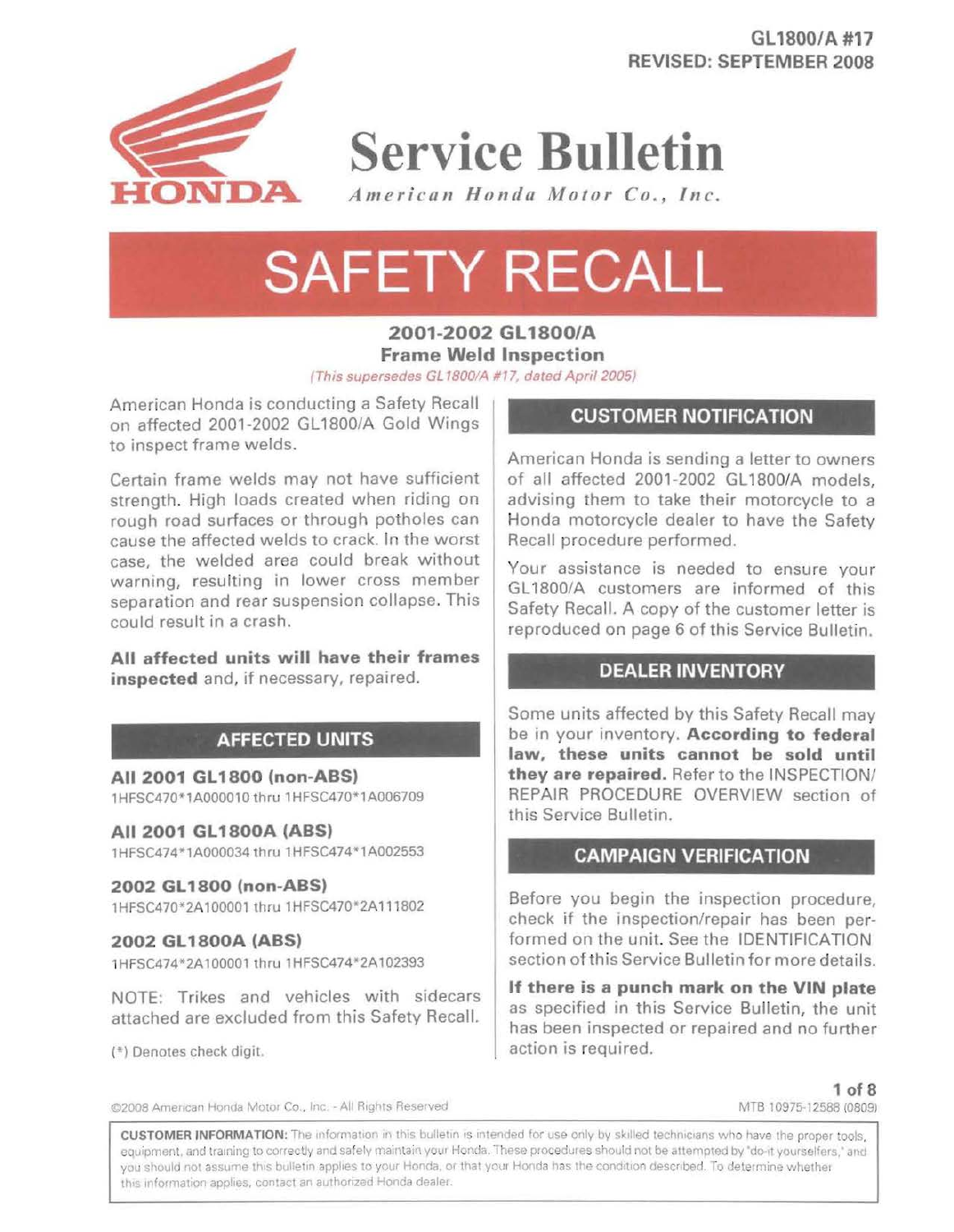**If there is no punch mark on the VIN plate** as specified in this Service Bulletin, proceed to the INSPECTION PROCEDURE section of this Service Bulletin.

**IMPORTANT:** Due to the complexity of this campaign it is imperative that you check **iN**  and your Dealer Responsibility Report **before** you begin repairs. If **iN** or your Dealer Responsibility Report indicate the Safety Recall has been performed, but you confirm the unit is not punched and the repair has actually been done (by inspecting the weld), please contact the Warranty Help-Line at (800) 421-1900, option 7.

# **INSPECTION PROCEDURE**

**IMPORTANT:** During these procedures you may be using and referring to the following materials, originally sent to you with Service Bulletin GL 1800 #14.

- 2002-2003 GL 1800/A Frame Weld Safety Recall Dealer Procedures (S0510)
- Frame Weld Inspection Chart (S0516)
- 2002-2003 GL 1800/A Frame Weld Safety Recall Welding Manual (S0511)
- 2002-2003 GL 1800/A Frame Weld Safety Recall Cracked Weld Repair Manual (S0515)
- Welding Template Box (S0512)

If you need additional copies of these materials, you may order them at no cost from Helm, Inc. using any of the following options:

**Order online** - Log onto **iN** and order the documents through eMail, or log onto Helm's web site at http://www.helminc.com.

**Order by fax** - Complete a Motorcycle Wholesale Service Publications Form (S0560) and fax it to Helm at (313) 865-5927. Orders can be faxed 24 hours a day.

**Order by mail** - completed a Motorcycle Wholesale Service Publications Form (S0560) and mail it to:

Honda Motorcycle Order Desk Helm, Incorporated P.O. Box 07280 Detroit, Ml 48207

**Order by phone** - You can call Helm toll-free at (888) 292-5393. Telephone orders are acepted Monday through Friday between 8:00 AM and 6:00PM. Eastern Standard Time.

- **1.** Position the motorcycle on a firm, level surface, in an area where there is enough room to safely lay it on its left side.
- 2. Remove the **left side mirror** by following the instructions on page 2-7 of the Service Manual.
- 3. Remove the **left engine side cover** by following the instructions on page 2-5 of the Service Manual.
- 4. Remove the **antenna whip(s).**
- 5. Remove the **coolant reserve tank** by following the instructions on page 6-7 of the Service Manual.
- 6. Place thick, non-abrasive padding (such as furniture blankets) on the ground to protect the motorcycle when you lay it on its side.
- 7. **Lock the handlebars to the RIGHT,**  using the ignition key.
- 8. **Using two people,** gently lay the motorcycle down on its **LEFT** side **on the padding.** The motorcycle will first rest on the wheels and left engine and saddlebag guards. Continue to lean the motorcycle to the left until it rests on the left handlebar end and left engine and saddlebag guards.

The motorcycle should be laying on the padding, with its engine guard, saddlebag guard, and handlebar end resting on the padding- no painted parts should be contacting the padding.

- 9. Cleantheframecrossmemberwith acetone.
- 10. Draw a line on each side of the **grinding template** (S0512) 30 mm from the forward edge, stopping between the two arrows, as illustrated.

NEW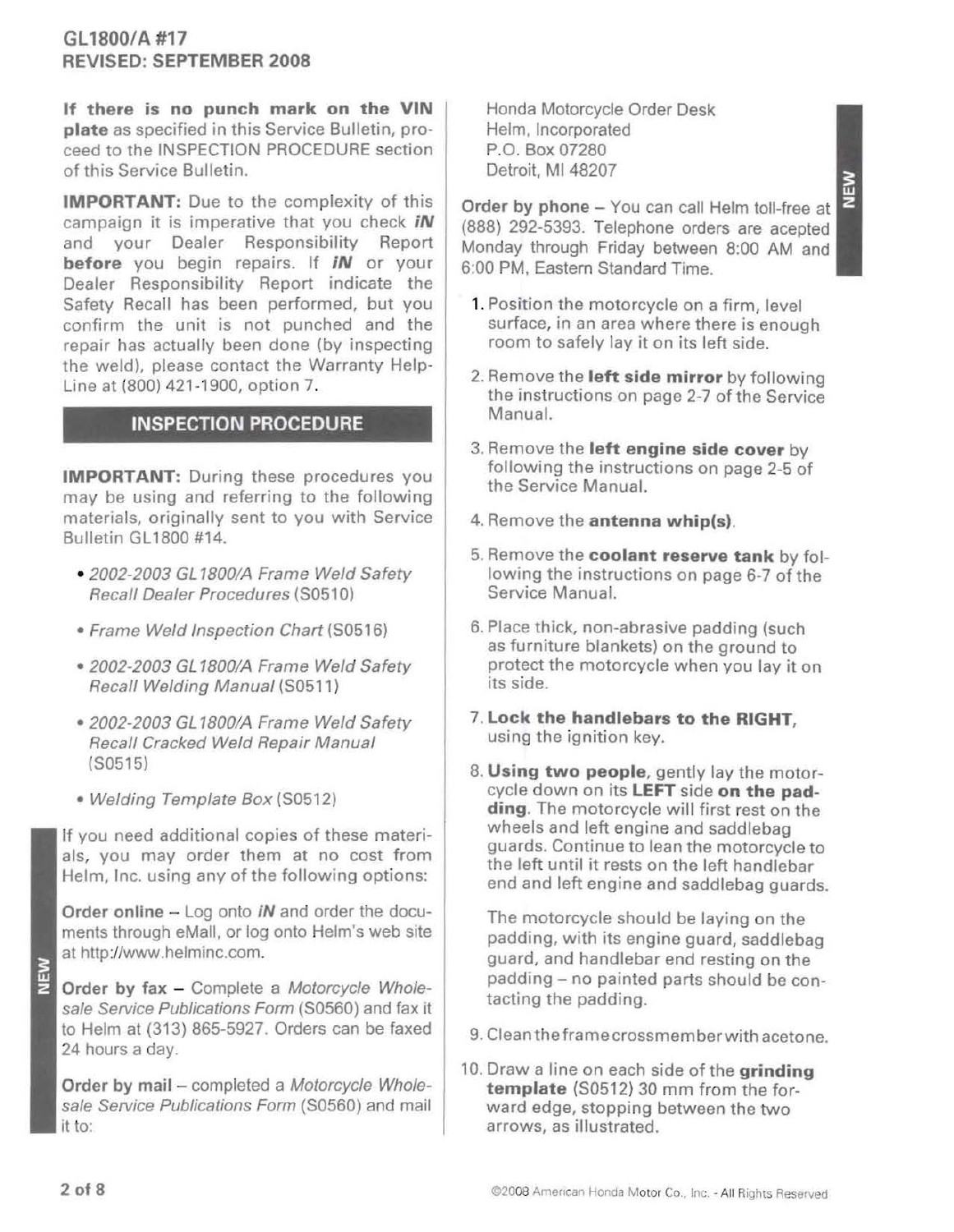

11. Put this template on the frame and, using a fine-tipped felt marker (such as a Sharpie), draw a **30 mm line** on both crossmember welds. Start this line at the **forward edge** of the grinding template and stop between the two arrows as shown in the illustration on the next page. Now remove the grinding template.



12. Inspect both Left and Right welds for any cracks. **If you do not find any cracks,**  proceed to step 13 below. **If you find a crack,** perform the following procedure:

Place the **grinding template** (\$0512) on the crossmember. Using a fine-tipped felt marker (such as a Sharpie), draw a line on the weld with the crack, drawing the line along the entire edge of the template (this line will be 89 mm long).

## **GL 1800/A #17 REVISED: SEPTEMBER 2008**

**If the crack falls within the length of this line (89 mm),** prepare the motorcycle for welding per the Dealer Procedures and advise the welder to use the Cracked Weld Repair Manual (50515). After the bike has returned from the welder, prepare the frame and re-assemble the motorcycle per the Dealer Procedures. Then, proceed to the IDENTIFICATION section of this Service Bulletin.

**If the crack exceeds the length of this line (89 mm),** call Techline at (800) 421-1900, extension 9 for further instructions.

- 13.1f no cracks were found, inspect the crossmember welds using the **Weld Inspection Tool** (50517) and the following instructions:
	- Start with the Right weld and then inspect the Left weld.
	- Place the Weld Inspection Tool on the crossmember with the INBOARD side facing the center of the crossmember. The inboard edge of the tool should contact the crossmember at all times, with the arrow-marked tip touching the marker line.



• Move the tool along the full length of the marker line, at a right angle to the line. As you move the tool along the 30 mm line, the arrow-marked tip should contact the "peaks" of the weld. The tip does not need to make contact with the "valleys" of the weld beads.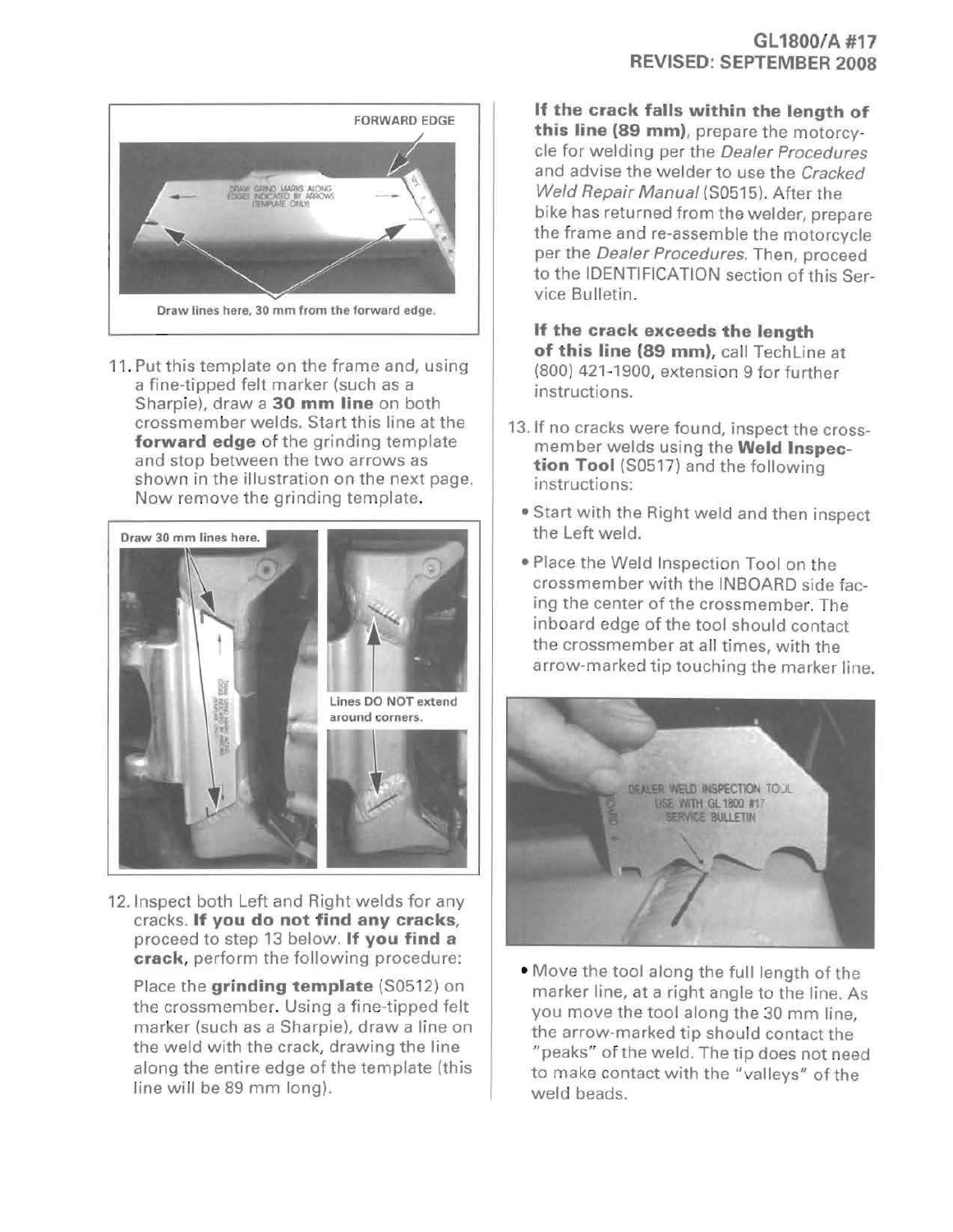# **GL1800/A #17 REVISED: SEPTEMBER 2008**



**If the arrow-marked tip touches the weld bead "peaks" (top of each weld bead) along the entire length of the marker lines,** the welds are GOOD (see illustration on the next page}. Raise the motorcycle and reinstall all parts in the reverse order of removal. Proceed to the IDENTIFICATION section of this Service Bulletin.



**If the arrow-marked tip DOES NOT touch the weld bead peaks along the entire length of the marker line,** the welds are NO GOOD (see the NO GOOD illustration).



If your inspection indicates a NO GOOD weld **on either side,** you must weld **both** sides. Proceed to the REPAIR PROCEDURE section.

# **REPAIR PROCEDURE**

**IMPORTANT:** For complete Dealer and Welder Repair procedures, refer to the following items:

- 2002-2003 GL 1800/A Frame Weld Safety Recall Dealer Procedures (S0510)
- Frame Weld Inspection Chart (50516)

You **MUST** provide your TIG welder with the following items:

- 2002-2003 GL 1800/A Frame Weld Safety Recall Frame Welding Manual (50511)
- 2002-2003 GL 1800/A Frame Weld Safety<br>Recall Cracked Weld Repair Manual Recall Cracked Weld Repair Manual (50515}



• Welding Template Box (50512)

For your reference, a brief repair procedure overview is provided below.

# **DISASSEMBLY OVERVIEW**

You will be removing the following components from the vehicle as instructed in the Dealer Procedures:

- Handlebar weights
- Rear view mirrors
- Swingarm pivot covers
- Rider foot pegs
- Seat
- Side covers/Engine side covers
- Fairing pockets
- Fairing molding
- Meter panel
- Top shelter
- Battery
- Fuel tank
- Main wiring harness ground
- Front lower fairing
- Front exhaust pipe protector
- Muffler/exhaust pipe
- Antenna Whip(s)
- Coolant reserve tank
- Centerstand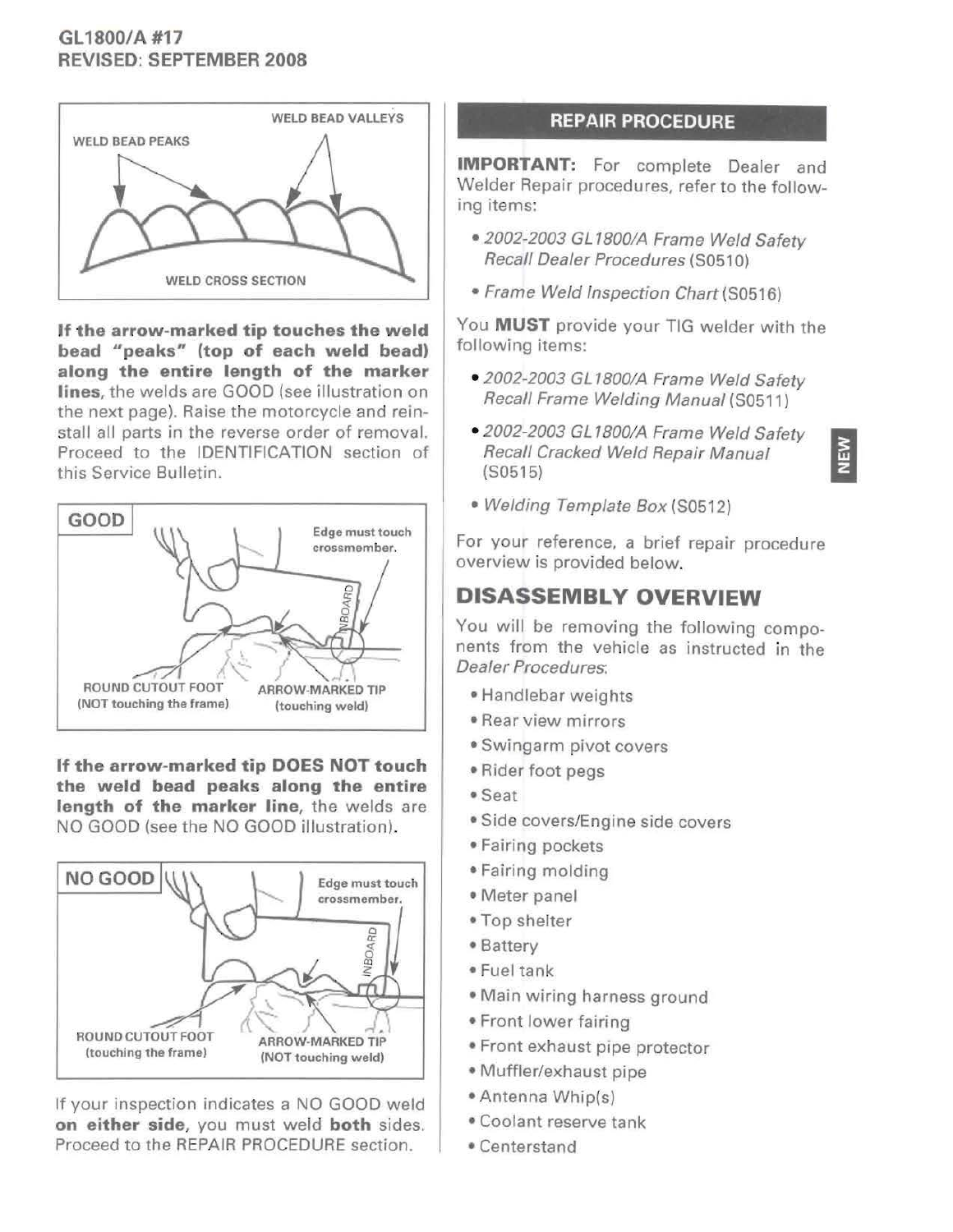NOTE: You will need to remove any accessories that may contact the ground during the Welding and Re-assembly procedures.

**IMPORTANT:** You **MUST** cover the following with **RED duct tape** for welder identification purposes:

- Negative (-}and positive (+} battery cables
- Fuel return hose end
- Fuel feed hose end
- Main wiring harness ground
- Alternator
- Exhaust ports

# **WELDING OVERVIEW**

A qualified TIG welder will weld the frame following the 2002-2003 GL 1800/A Frame Weld Safety Recall Welding Manual procedures.

# **RE-ASSEMBLY OVERVIEW**

You will be inspecting the new TIG welds (see page 13 of the Frame Welding Manual and Frame Weld Inspection Chart), painting the frame, and re-assembling the vehicle as detailed in the re-assembly section of the Dealer Procedures.

# **IDENTIFICATION**

**If your inspection has determined both crossmember welds to be good,** make a punch mark on the lower right hand corner of the VIN plate, as shown below.

**If you needed to repair the crossmember welds,** after you have completed the disassembly, welding, painting, and reassembly procedures, make a punch mark on the lower right hand corner of the VIN plate, as shown below.



# **PARTS INFORMATION**

These parts kits are currently available for open ordering.

#### **Frame Parts Kit (Weld)**  P/N: 18390-MCA-325 H/C:8006884

This kit includes:

- Fiber washer (8}
- Exhaust gasket (6)
- Muffler packing (3}
- Shock linkage seal (2)
- Fuel feed hose 0 -ring (1)

NOTE: One kit is required for each vehicle.

## **WARRANTY INFORMATION**

This Safety Recall will be in effect until all units have been repaired according to this Service Bulletin, regardless of the date of purchase.

Normal warranty claim submission requirements apply. After completion of the repair, submit one warranty claim per unit with the following information only:

NOTE: If Techline has provided you with different claim filing instructions, please file your claim per those instructions. You should not file two claims.

## **WARRANTY CLAIM TEMPLATES:**

## **GL1800/A Inspection and OK (no welding necessary)**

Template: P66A

Flate Rate Time: 0.9 hours

# **GL1800/A Inspection and frame welding**

Template: P668

Flate Rate Time: 6.2 hours

(0.7 hours for inspection; 5.5 hours for disassembly, transport to and from welder, painting and re-assembly, removal and reinstallation of accessories}.

**NEW**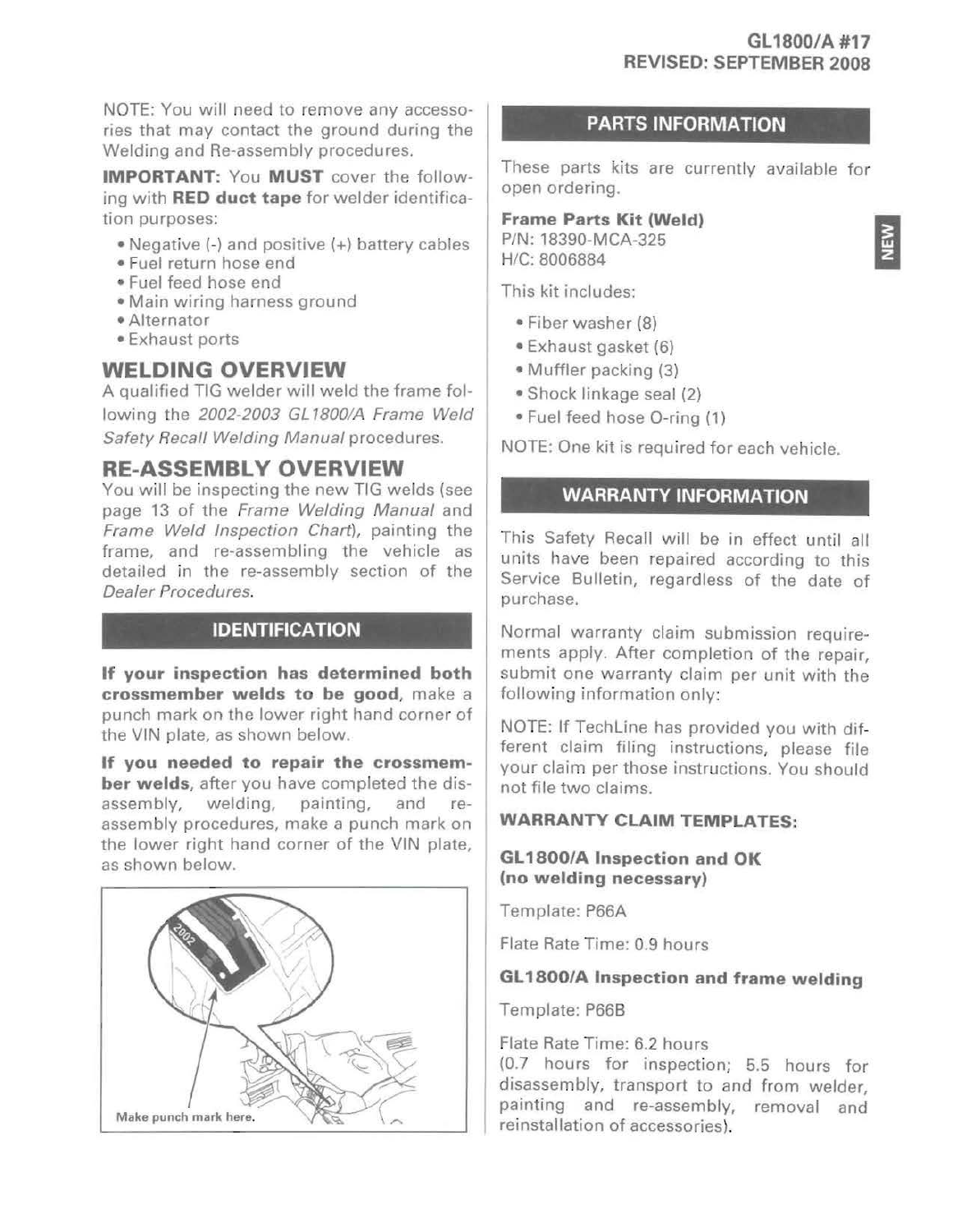# **GL1800/A #17 REVISED: SEPTEMBER 2008**

I Template P66B also includes reimbursement<br>I for Frame Parts Kit (18390-MCA-325) and<br>I \$2.00 materials reimbursement for paint. for Frame Parts Kit (18390-MCA-325) and \$2.00 materials reimbursement for paint.

Sublet for Welding:

Be sure to select the following on your template claim:

Sublet Involved- Yes

Sublet Description- Welding

Invoice Number - from invoice

Amount - from invoice